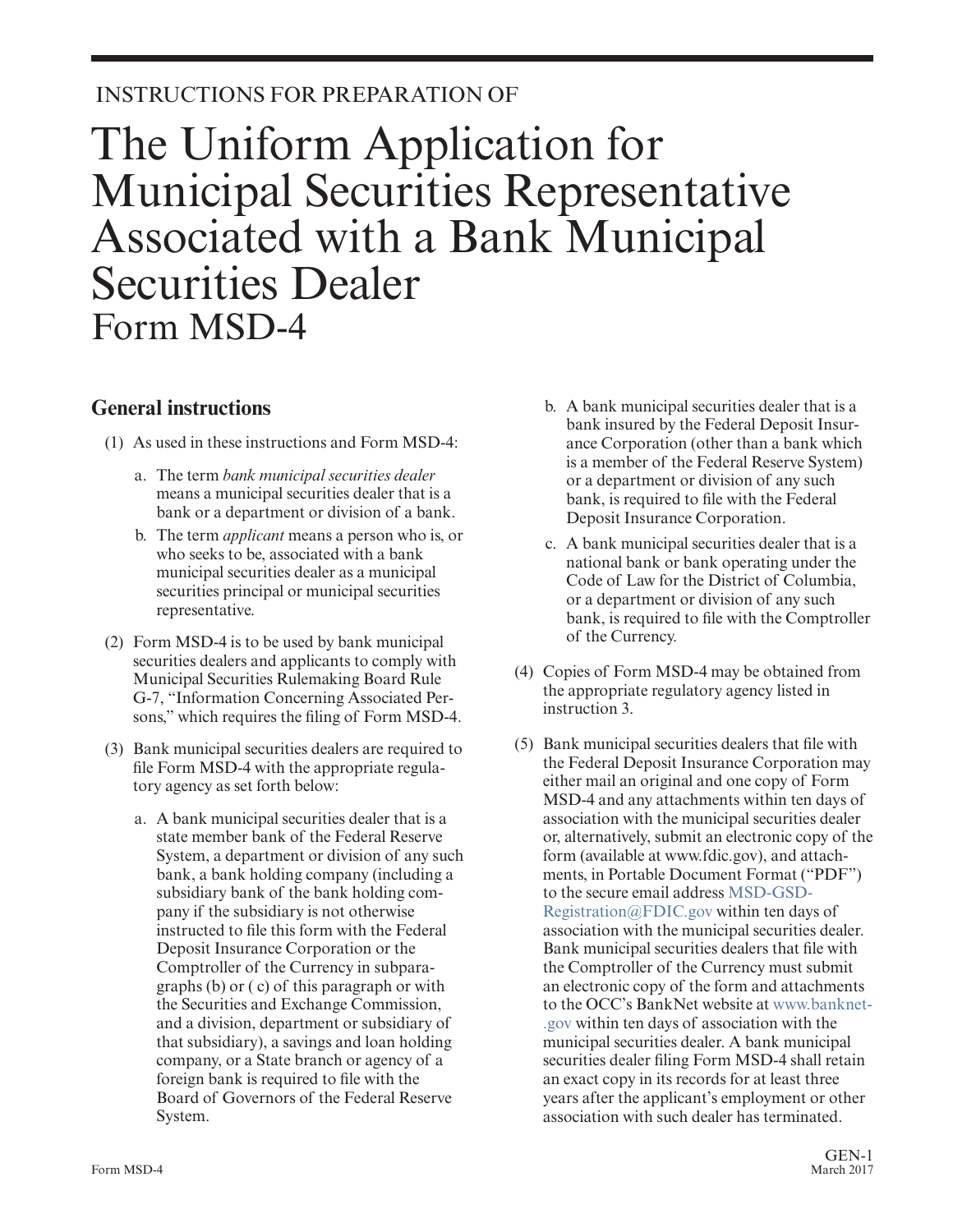## Form MSD-4

- (6) A bank municipal securities dealer required to file with the Board of Governors of the Federal Reserve System must submit an electronic copy of the form and attachments to the secure email address [MSD-GSD-Registration@FRB.gov.](mailto:MSD-GSD-Registration@FRB.gov) Report the form and attachments in Portable Document Format ("PDF"). Form MSD-4 must be submitted within ten days of association with the municipal securities dealer. A bank municipal securities dealer filing Form MSD-4 shall retain an exact copy in its records for at least three years after the applicant's employment or other association with such dealer has terminated.
- (7) If more space is needed to complete an answer, an appropriate designation shall be entered in the answer space provided, and one or more attachment sheets shall be used to complete the response. All attachments shall be submitted in the same format as the items to which response is made and shall be typed on white 8-1/2 x 11 in. paper.
- (8) Form MSD-4 and any attachments may be duplicated by any method which produces legible copies of type size identical to that of the Form MSD-4 on white 8-1/2 x 11 in. paper.
- (9) Form MSD-4 shall be manually signed on page 1 (bottom) by a municipal securities principal of the employing bank municipal securities dealer and on page 3 by the applicant.
- (10) All items on Form MSD-4 must be completed. The date on which the Form MSD-4 is received by the appropriate regulatory agency shall be the date of filing. A Form MSD-4 which is not prepared and executed in accordance with the applicable requirements may be returned as unacceptable. Acceptance for filing shall not constitute any finding that a Form MSD-4 has been completed in accordance with those requirements or that any information reported on the form is true, current, complete, or not misleading.
- (11) Section 17(c)(1) of the Securities Exchange Act of 1934 requires every bank municipal securities dealer that files any application, notice, report, or document with its appropriate regulatory

agency to file a copy of that application, notice, report, or document with the Securities and Exchange Commission (SEC). The SEC and the appropriate regulatory agencies listed in instruction 3 have developed procedures under which the latter will send a copy of any application, notice, report, or document filed with them by a bank municipal securities dealer to the SEC. Accordingly, when this form is filed with the appropriate regulatory agency, it will be deemed to have been filed with the SEC.

#### **Instructions To Specific Items on Form MSD-4**

- (12) Items 2 through 8 are to be completed by the bank municipal securities dealer employing or proposing to employ the applicant named in item 1. All other items are to be completed by the applicant.
- (13) Item 3: Give the address of the office of the bank municipal securities dealer in which the applicant is or will be employed.
- (14) Item 5: Indicate the appropriate regulatory agency as set forth in General Instruction 3.
- (15) Item 6: Municipal Securities Rulemaking Board Rule G-3, "Classification of Principals and Representatives; Numerical Requirements; Testing," provides a description of the functions performed by a municipal securities principal or municipal securities representative. NOTE: If this form is being filed in lieu of Form G-FIN-4, check all applicable types of qualifications requested in item 6.
- (16) Item 16: Account for all time periods.
- (17) Item 25:
	- a. Although this item relates only to convictions during the past ten years, it should be noted that section 19 of the Federal Deposit Insurance Act (12 U.S.C. section 1829) prohibits any insured bank, except with the written consent of the Federal Deposit Insurance Corporation, from employing any person who has ever been convicted of a criminal